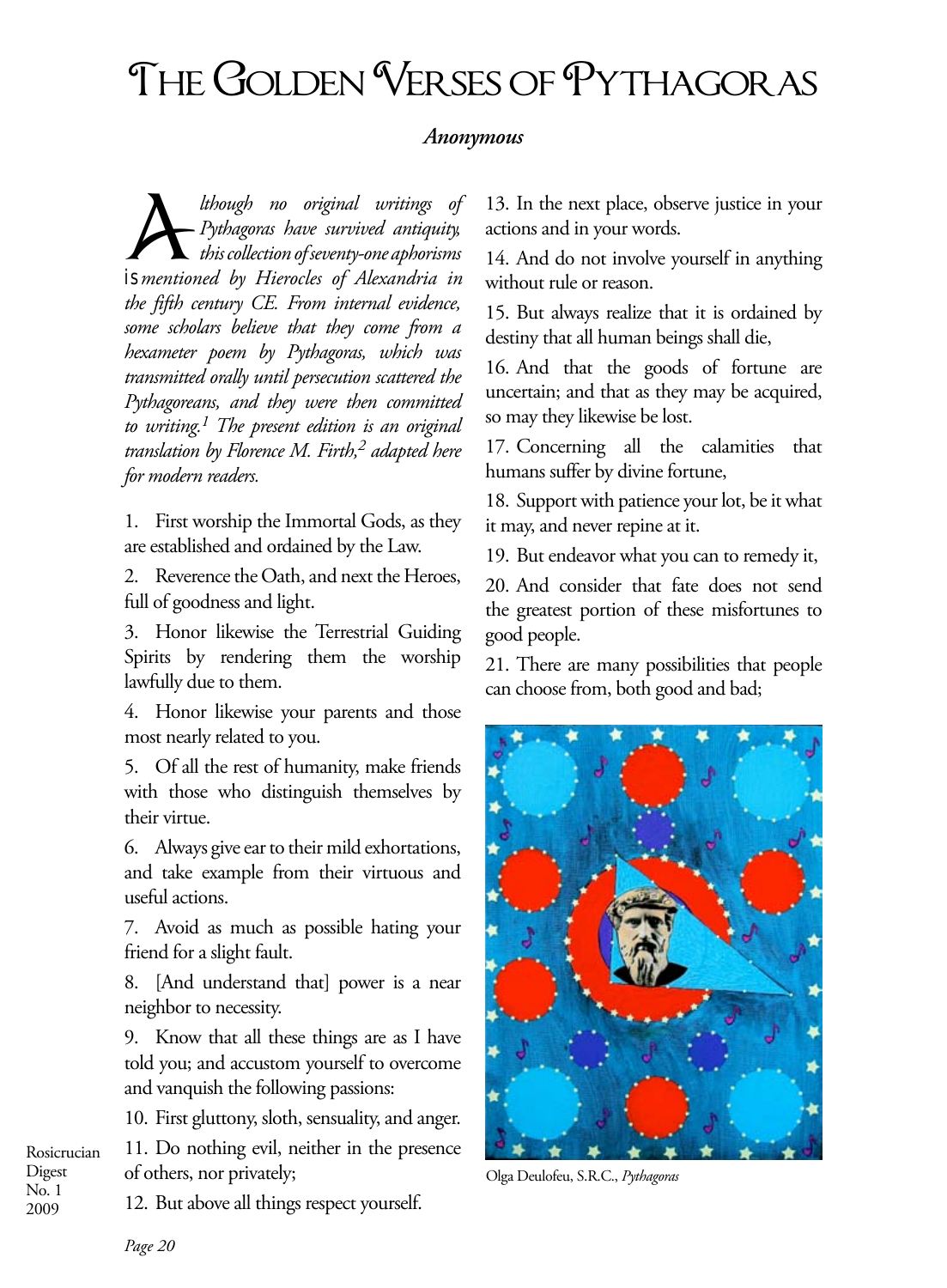

## Pythagoras

22. So, from among the possibilities, carefully choose the best path for yourself.

23. But if falsehoods be advanced, hear them with mildness, and arm yourself with patience.

24. Observe well, on every occasion, what I am going to tell you:

25. Let no person, either through words or deeds, ever seduce you.

26. Nor entice you to say or to do what is not beneficial for yourself.

27. Consult and deliberate before you act, that you may not commit foolish actions.

28. For it is the mark of a miserable person to speak and to act without reflection.

29. But do that which will not afflict you afterwards, nor oblige you to repentance.

30. Never do anything which you do not understand.

31. Learn all you ought to know, and thus you will lead a very pleasant life.

32. In no way neglect the health of your body;

33. Give it drink and food in due measure, and also the exercise of which it has need.

34. Now, by measure, I mean what will not inconvenience you.

35. Accustom yourself to a way of living that is neat and decent without luxury.

36. Avoid all things that will occasion envy.

37. And be not prodigal out of season, like one who knows not what is decent and honorable.

38. Be neither covetous nor stingy; a modest measure is excellent in these things.

39. Do only that which will not hurt you, and think carefully about what you are going to do before you do it.

40. Never fall asleep after going to bed,

41. Till you have carefully considered all your actions of the day:

42. Where have I gone amiss? What have I done? What have I omitted that I ought to have done?

43. If in this examination you find that you have gone amiss, reprimand yourself severely for it;

44. And if you have done any good, rejoice.

45. Practice thoroughly all these things; meditate on them well, for you ought to love them with all your heart.

46. It is they that will put you on the path of divine virtue.

47. I swear it by the one who has transmitted into our souls the Sacred Quaternion, the source of nature, whose cause is eternal.

48. But never begin to set your hand to any work, till you have first prayed to the gods to accomplish what you are about to begin.

> . . . observe justice in your actions and in your words.

49. When you have become familiar with this habit,

50. You will know the constitution of the Immortal Gods and of humans.

51. Even the extent of the power of gods and humans, and what contains and binds them together.